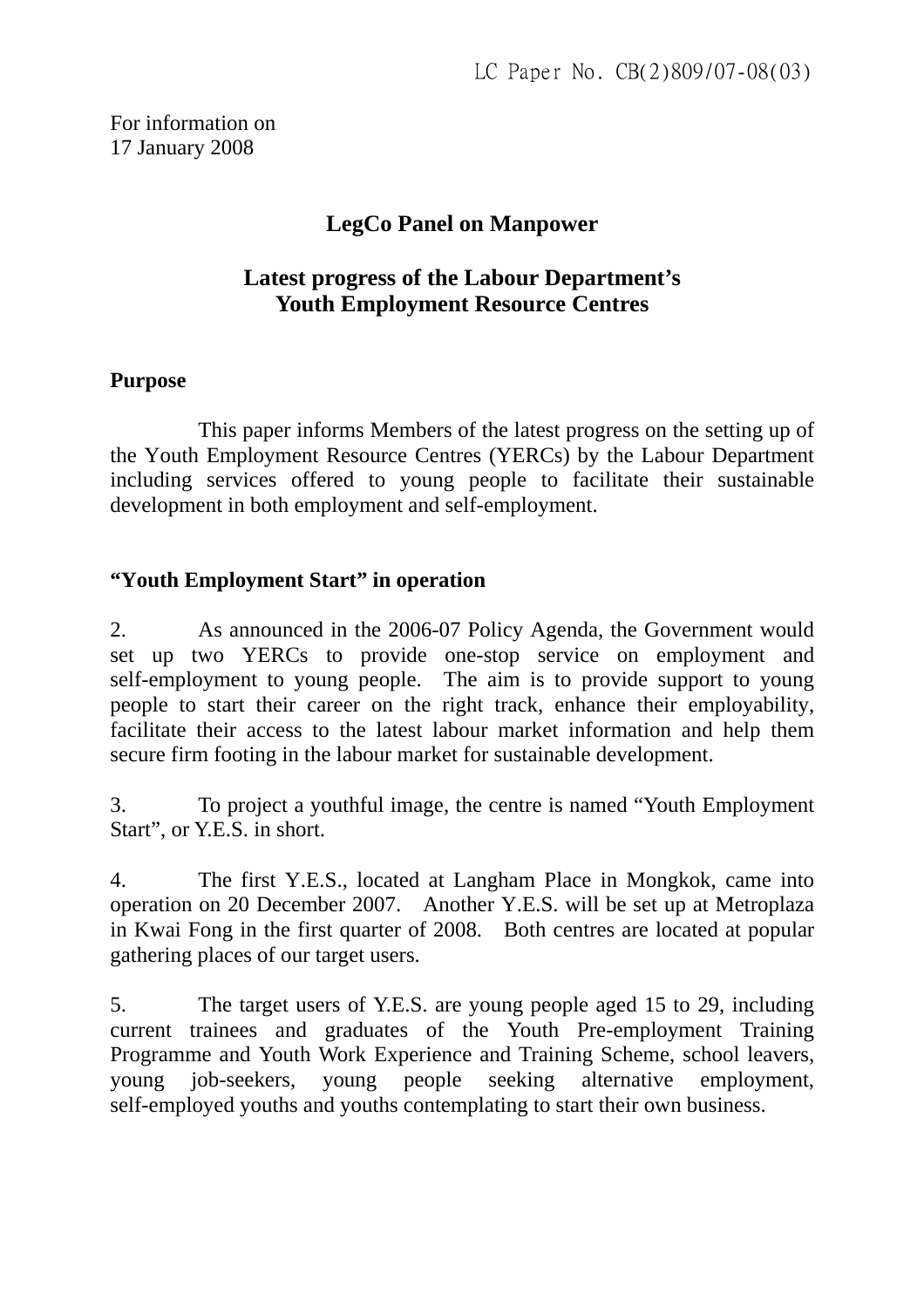#### **Services offered by Y.E.S.**

6. To cater for the distinct needs of different groups of target users, Y.E.S. provides a wide range of services as outlined in paragraphs 7 to 13 below.

#### *Career assessment*

7. The Chinese University of Hong Kong has helped develop a comprehensive set of career assessment kit which helps gauge the career interest, personality, emotional intelligence, career maturity and entrepreneurship potential of young people in order to facilitate their consideration of possible employment options appropriate to their circumstances and attributes.

## *Career guidance*

8. Career consultants of Y.E.S. offer career guidance to young people to facilitate their career planning. Supported by comprehensive analysis of the results of career assessment, career consultants would, based on the background and attributes of the young persons concerned, provide them with personalised guidance on available job and training opportunities. Career consultants also conduct mock interview sessions for young people and review their performance with a view to enhancing their interviewing skills and employability.

#### *Latest labour market information*

9. Y.E.S. provides updated employment information, including latest vacancy information of the Labour Department obtained through vacancy search terminals. Computer and Internet services are also provided to enable young people to conduct job search, build their resumes and prepare application letters. In addition, Y.E.S. arranges recruitment days and invites representatives from different trades, such as personal care, catering and performances industries, to update young people on the market situation and to share their work experience with young people.

## *Other value-added services*

10. Y.E.S. will launch a mentorship scheme, inviting volunteer entrepreneurs and business professionals to give guidance to young people in their career pursuit or self-employed business.